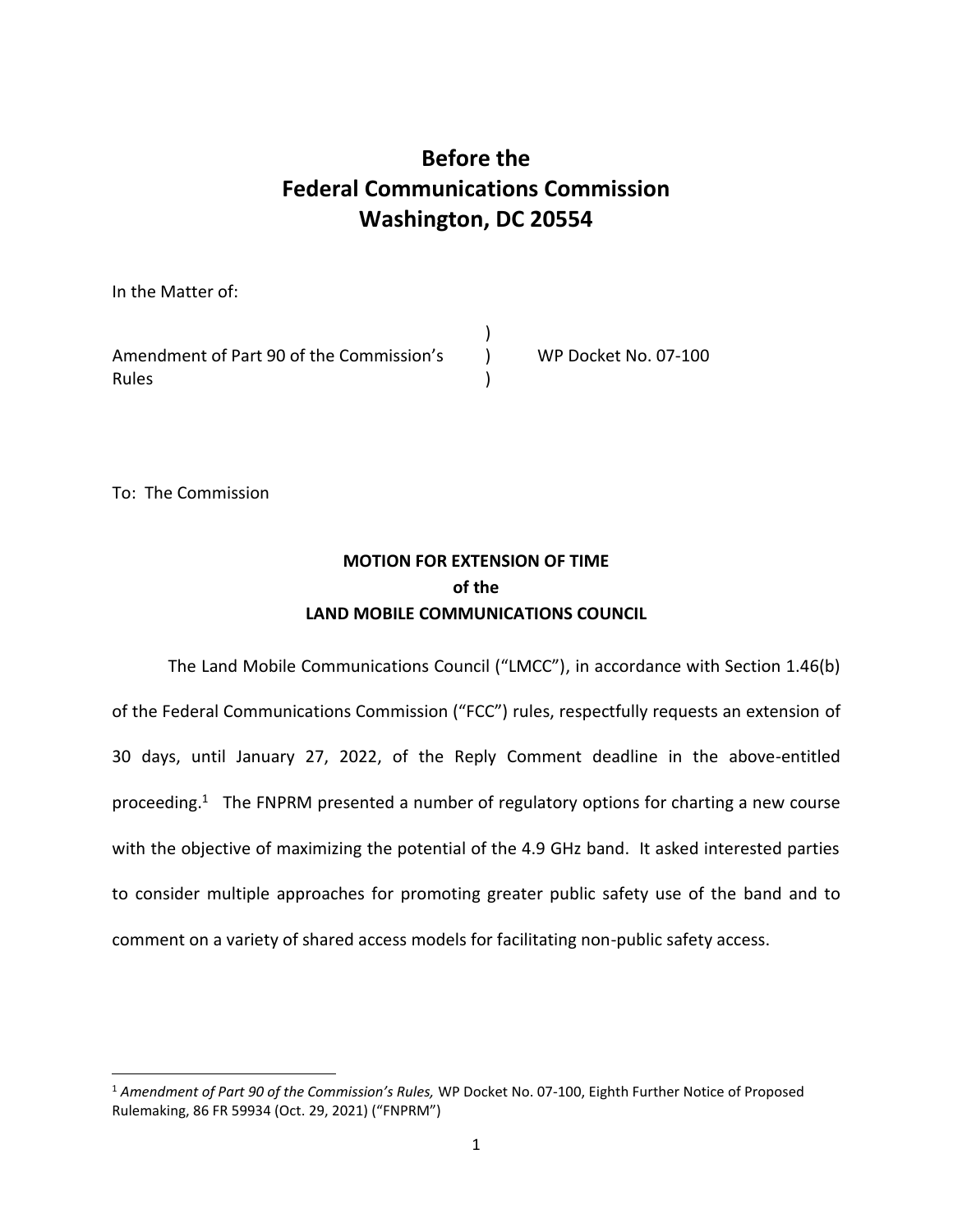A substantial number of parties submitted comments on the FNPRM. Many came from public safety organizations and entities. Others were filed by parties seeking shared access to the band. All supported the FCC's abandonment of its 2020 decision to turn management of the 4.9 GHz band over to the states. And while the comments reflect areas of agreement, particularly the need for a more detailed licensing structure that, together with an effective coordination process, will both protect incumbents from interference and permit increased spectrum utilization, other critical issues have not yet achieved a level of agreement among affected parties. Nonetheless, the Comments provide useful clarification of areas where consensus might yet be achieved if the parties have sufficient time to collaborate before filing Reply Comments.

The LMCC believes that a 30-day extension of the Reply Comment deadline will provide that opportunity. The current deadline, falling in what for many is a holiday week between Christmas and New Year's, is a particularly inopportune time to try to achieve greater commonality in addressing the complex issues presented in the FNPRM. It is even more challenging since communications remain largely limited to phone conversations rather than face-to-face meetings.

No parties are more interested than the members of the LMCC in the adoption of 4.9 GHz rules that are consistent with the FCC's goals and with the positions of its member organizations. Providing an additional 30-day period for Reply Comments should have no meaningful impact on the FCC's decision-making process but could yield a more useful record on which to base those decisions.

2